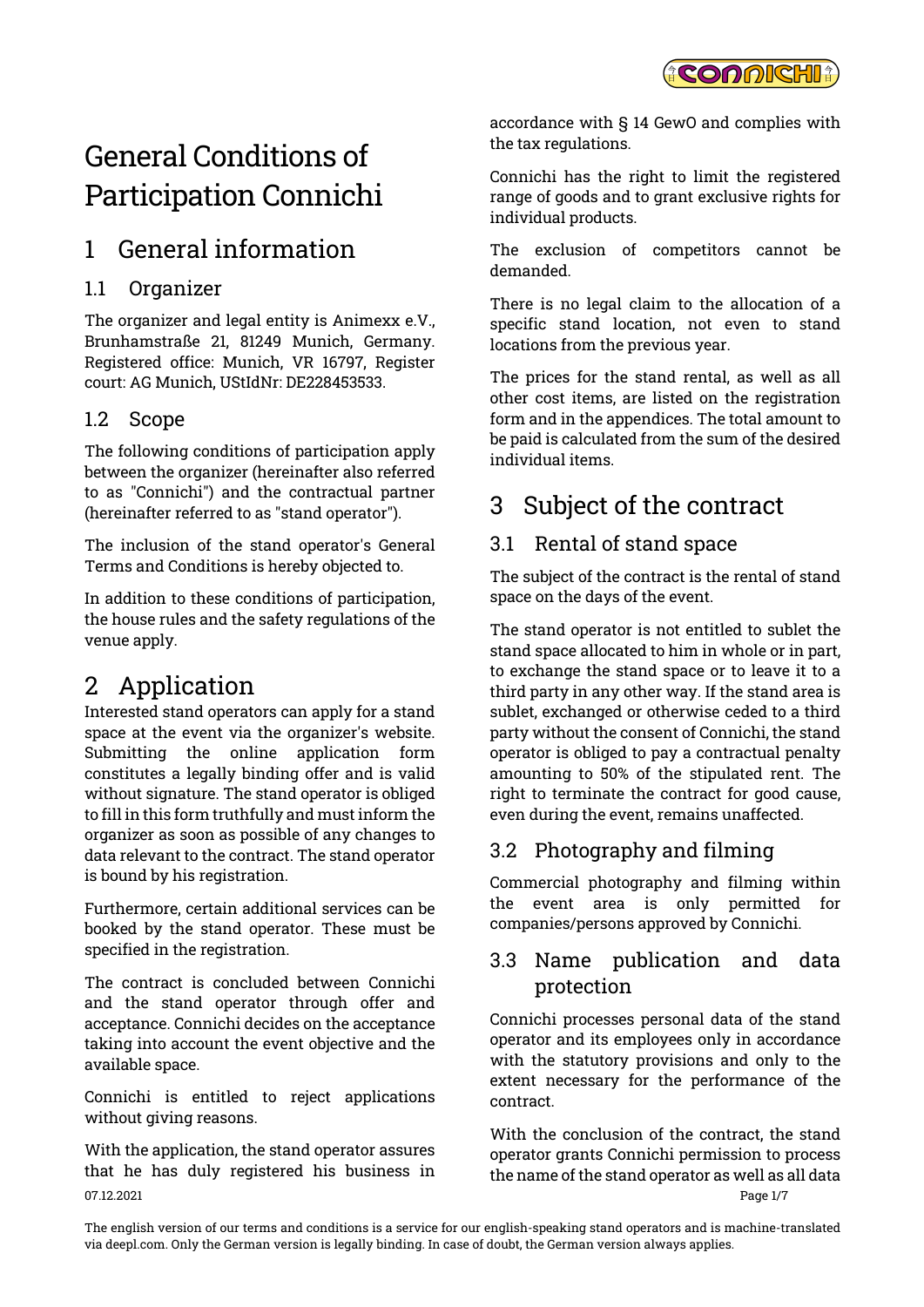

mentioned in the application and to use them for information and advertising purposes at Connichi as well as on the website.

The stand operator agrees that Connichi and Animexx e.V. may contact him by phone, eMail or mail and, for the possible fulfillment of the contract, forward his relevant data to contractual partners. This consent can be revoked at any time with effect for the future. Details of the privacy policy can be found at https://www.connichi.de/datenschutz/ and https://www.animexx.de/datenschutz.php.

#### 3.4 Sale of food and goods

The serving and sale of beverages and food as well as prepared meals is prohibited.

For the protection of visitors and the event facility, the sale of products made of glass or in glass containers is not permitted.

The Connichi is allowed to deny the stand operator the sale of goods, even without giving reasons, at any time during the event for good cause.

The stand operator is responsible for compliance with the protection of minors.

The stand operator must be notified immediately in writing by Connichi of any conditions imposed by the local health and regulatory authorities. The stand operator is obliged to comply with the conditions notified to him. All disadvantages associated with noncompliance with the conditions, such as the imposition of fines and/or penalties, as well as damages of any kind, shall be borne by the stand operator. In these cases, the stand operator releases Connichi from liability.

## 4 Assembly and disassembly

#### 4.1 Parking, loading and unloading

Connichi shall not be liable for any damage caused to vehicles of the stand operator during loading and unloading on the event premises, unless such damage is due to gross negligence on the part of Connichi.

For loading and unloading, the assigned areas can be approached during the set-up and dismantling times. In order to optimize the loading and unloading process, the instructions of the helpers on duty in the loading zones or the specially assigned stewards must be followed. Escape routes must be kept clear at all times. Due to acute danger to persons, walking speed (max. 7km/h) applies in the entire inner courtyard. Driving and parking in the inner courtyard during loading and unloading is at your own risk.

The Connichi reserves the right to charge a deposit of 50,- Euro upon entry. If a vehicle is parked on the loading area for longer than 2 hours, the claim for reimbursement is forfeited.

#### 4.2 Assembly and disassembly

The assembly and disassembly must be carried out in the times communicated in advance.

Stand construction must be completed no later than one hour before the start of the event. If the stand has not been completely set up by then, for reasons for which the stand operator is responsible, a contractual penalty of 100 euros net is payable to Connichi.

The stand operator must be ready to sell punctually at opening time on all days of the event. Otherwise, Connichi may terminate the contract for good cause and dispose of the stand space elsewhere. The stand operator remains obliged to pay the agreed rent and damages.

All of the stand operator's material must be stored within the stand area. There is no storage space for empties or other items on the event premises.

The stand may not be vacated in whole or in part before the official end of the respective opening hours for the area. In case of violation, the stand operator is obliged to pay a contractual penalty in the amount of 50% of the rent.

The stand operator is liable for any damage to the floor, the walls, the material provided on a rental or loan basis, the building, the entire Connichi premises or the trees. The stand area must be returned in proper condition, at the latest by the date set for the end of dismantling or clearing. Damage must be reported and

#### 07.12.2021 Page 2/7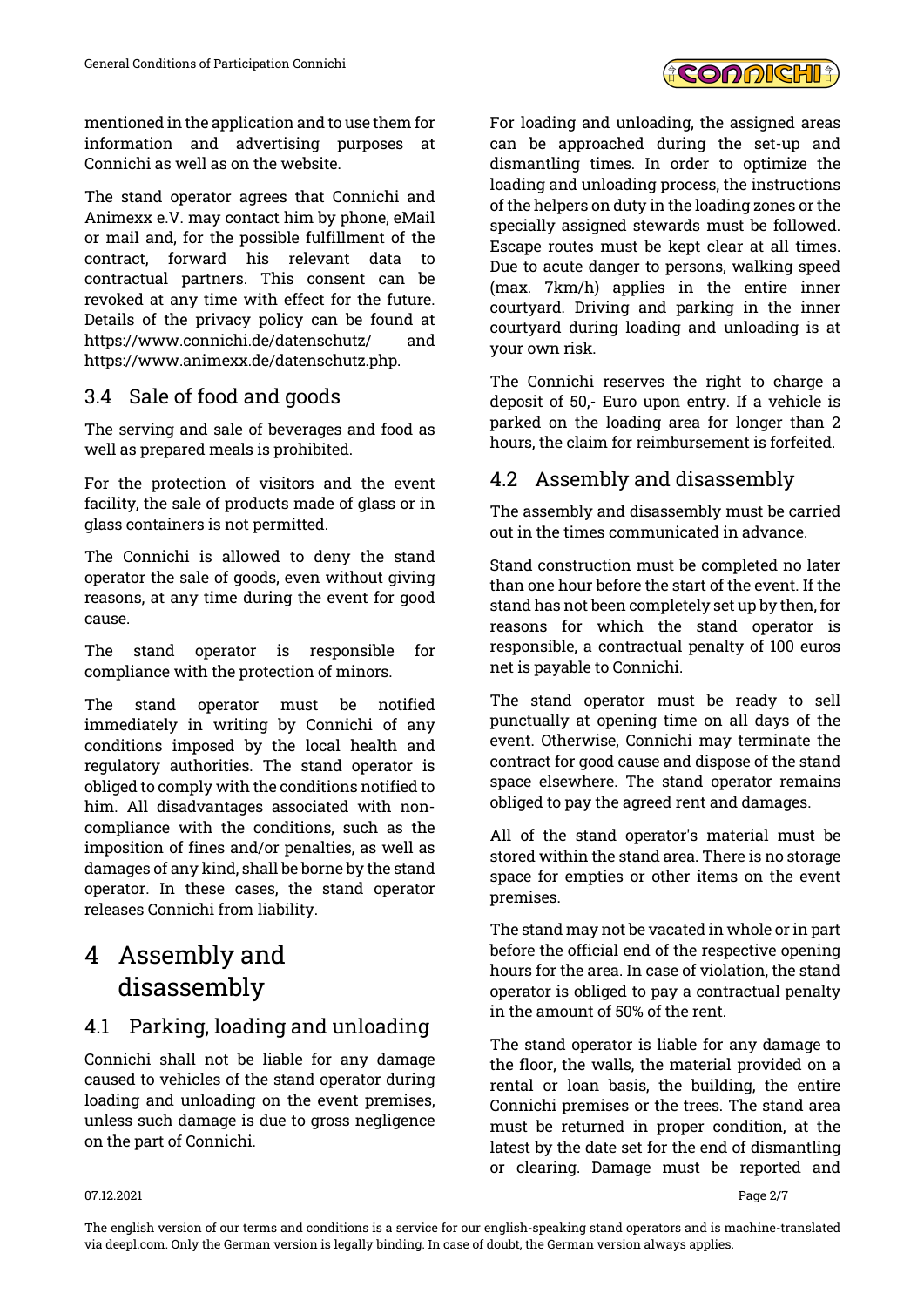repaired. Otherwise, Connichi is entitled to have this work carried out at the expense of the stand operator. Further claims for damages remain unaffected by this.

Stands not dismantled on time will be removed by Connichi at the expense of the stand operator.

Connichi reserves the right to charge each stand operator a deposit of 50,- Euro net upon arrival at the event location. This deposit will be returned to the stand operator after dismantling the stand on the last day of the event, provided there are no complaints. If the cleaning obligation of the stand operator has not been fulfilled and/or further cleaning by Connichi is necessary, Connichi reserves the right to retain the deposit as an expense allowance.

The stand operator is obliged to sign out before his final departure and after the end of the dismantling and to have the stand area accepted by Connichi or a deputy. If this is not done, a contractual penalty of 50,- Euro net is to be paid.

#### 4.3 Guarding of the event area

The general guarding of the event area is taken over by Connichi without liability for losses and damages.

The stand operator is responsible for supervising and guarding the stand. This also applies during the construction and dismantling periods.

Special guards are only permitted with the approval of Connichi.

### 5 On site

#### 5.1 Advertising

Advertising of any kind is only permitted on the rented stand area for the stand operator's own business and only for the products manufactured or distributed by him, provided that these have been registered and approved in advance.

Connichi is entitled to remove or have removed any unauthorized advertising or advertising structures at the expense of the stand operator.

07.12.2021 Page 3/7 It is not permitted to use so-called roll-ups or beach flags for advertising purposes outside the

allocated stand area. Special permits are possible on site.

Advertising is to be laid out in such a way that it cannot lead to littering of the event site. Additional disposal costs will be charged according to the polluter pays principle.

#### 5.2 Stand operation

The stand operator must ensure that the stand area is kept clean and safe for traffic at all times.

Any sale as well as the distribution of free product samples outside the rented stand areas and premises is prohibited. Special permits are possible on site.

The stand operator is obliged to clean his stand areas both daily and after dismantling.

Additional disposal costs are charged according to the polluter pays principle.

Connichi is authorized to determine the content and design of the stands on an occasion-related basis. Structural changes to the rented stands, gross contamination in the area of the stand location, as well as spatial expansion of the stand location, are not permitted.

At all times, the instructions of the security service must be followed.

Fire department access roads, escape routes and hydrants must be kept clear. In the event of obstruction, stand clearance must be expected at the expense of the stand operator.

The stand operator is obliged to protect the environment and nature. No attachments of wires, cables, etc. may be made to the tree stand.

The stand operator is only allowed to stay at his stand unscheduled three hours before and two hours after the official opening hours of the area. Outside this time frame, a stay on the premises is prohibited. This does not apply to set-up and dismantling times.

When staying on the Connichi grounds between 22:00 and 06:00, the night's rest must be observed. Annoyance of the residents by noise is to be avoided.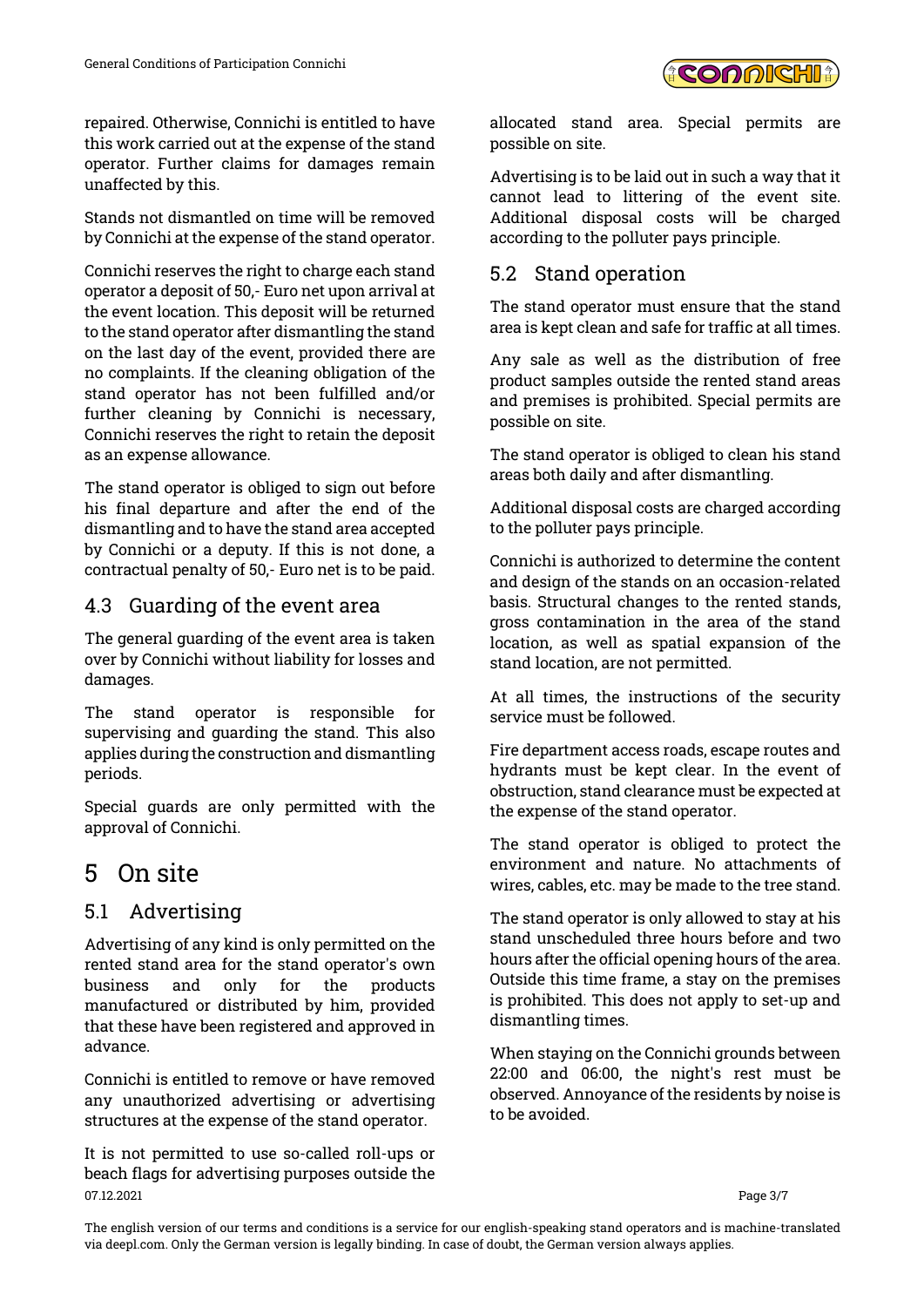

#### 5.3 Exhibitor badges

Connichi provides the stand operator with exhibitor or dealer passes, the number of which depends on the size of the stand. These passes will not be sent out before the start of the event, but will be issued on site. Passing on these passes to third parties is prohibited.

When entering the event grounds for the first time, the stand operator must contact Connichi immediately. Thereafter, entry to the premises is only permitted with a valid pass.

In case of misuse or passing on to third parties, all passes issued to the stand operator will be charged. Misused passes will be confiscated without replacement.

The loss of a pass must be reported to Connichi immediately. The stand operator is liable for all damages caused by delayed notification of loss.

### 5.4 Checking the footprint

Connichi is entitled to check at any time whether the stand operator is using the provided stand space appropriately and in accordance with the contract with regard to the size of the stand and the products exhibited and offered.

If goods that are not permitted are offered on the stand area, Connichi is entitled to have the stand area cleared at the expense of the stand operator.

#### 5.5 Electricity, gas and water supply

#### 5.5.1 Power supply

The electricity flat rate includes the cost of providing electricity junction boxes, consumption, and connection to the grid.

Power connections between the stand and the power connection box must be made independently by the stand operator. All materials used for this purpose must be in proper condition and comply with the applicable guidelines.

All electrical equipment must comply with the applicable guidelines (VDE and DGUV-V3) for electrical equipment. Only pre-registered devices may be used.

Devices must not be operated unattended.

Cables and plugs must be checked for damage by the stand operator before the start of the Connichi. Damaged cables must be replaced. Electrical switchgear must not be accessible to visitors and loose cables must not pose a tripping hazard.

#### 5.5.2 Gas supply

Use of liquid gas equipment and cylinders is strictly prohibited.

#### 5.5.3 Water supply

There is no supply and provision of a fresh water and sewage connection.

#### 5.6 Fire protection

All materials used for the structure must be flame retardant as defined by the applicable fire safety regulations.

Fire extinguishers (category ABC) with at least 6 kg of extinguishing agent should be placed at the stand in such a visible manner that every employee of the stand operator knows this location and can use these agents in an emergency.

#### 5.7 Waste disposal

The stand operator is responsible for the complete disposal of the waste produced on his stand. Connichi provides a central waste disposal facility (compactor or container) for this purpose, which must be used by the stand operator.

Should the stand operator dispose of waste elsewhere, Connichi may terminate the contract for good cause and dispose of the stand area elsewhere. The stand operator remains obliged to pay the agreed rent and damages.

#### 5.8 Playing audio media

The playing of music and other sound media within the stand areas is not permitted without the consent of Connichi.

The Connichi must be notified in advance of the playing of media subject to GEMA. The Connichi has the right to prohibit the playing.

The volume is to be chosen in such a way that neither the visitors nor other stand operators are disturbed by it. In case of doubt, the Connichi

#### $07.12.2021$  Page 4/7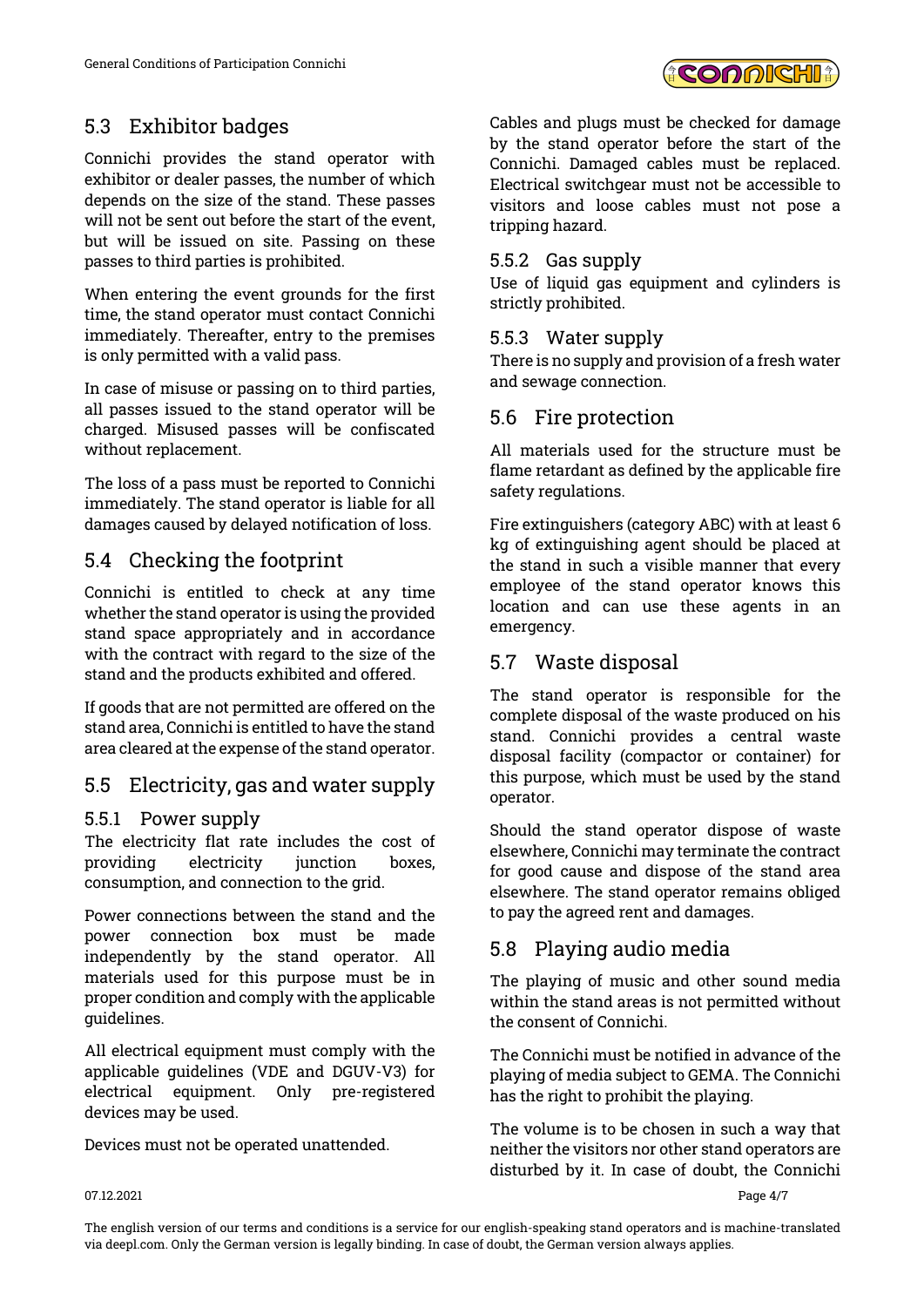

will decide. Loudspeakers must be directed towards the inside of the stand. Connichi may issue warnings in the event of violations of this regulation.

The stand operator is obliged to register the playing of sound media with the Gesellschaft für musikalische Aufführungs- und mechanische Vervielfältigungsrechte (GEMA) and to pay the respective royalties.

The stand operator shall indemnify Connichi against all claims asserted by GEMA against Connichi due to the playing of sound media by the stand operator. In this context, the stand operator shall also assume the costs of the necessary legal defense of Connichi, including all court and attorney's fees. This does not apply if the stand operator is not responsible for the infringement.

### 6 Terms of payment

Upon conclusion of the contract, Connichi will invoice the rental fee including any additional services booked or commissioned. The invoice is considered received when it has been sent to the e-mail address or another contact address agreed with the provider and no delivery error has occurred.

The amount is due for payment to the account specified in the invoice no later than 14 days after receipt of the invoice. If the stand operator does not pay after a reminder, Connichi can withdraw from the contract and demand compensation.

All prices are net plus the applicable statutory value added tax. Complaints must be made in writing immediately, at the latest seven calendar days after receipt of the invoice. Later objections will not be recognized.

If the invoice is issued to a third party at the request of the stand operator, the stand operator remains the debtor and is obliged to make timely payment.

A reduction of the stand rent can be made by a consideration on the part of the stand operator, such as a sponsorship in kind. These provided items must arrive at the latest 8 weeks before the Connichi.

## 7 Cancellation

If provisions of these Conditions of Participation are violated and such conduct in violation of the contract is continued despite a warning, Connichi may exclude the stand operator concerned with immediate effect.

Connichi is entitled to terminate the contract with the stand operator for good cause without notice. An important reason exists in particular if

- a. the stand operator has made false statements to Connichi,
- b. a product range not agreed with Connichi is or will be offered,
- c. the stand operator has not completed the construction of the stand at least one hour before the start of the event,
- d. the stand operator has assigned his rights under the contract to third parties without the consent of Connichi or
- e. could cause personal injury, property damage or financial loss through grossly negligent conduct

If the stand operator is responsible for the termination for cause, he remains obligated to pay the stipulated rent.

If Connichi is responsible for the cancellation, payments already made will be refunded.

Claims for damages by the stand operator against Connichi due to termination, cancellation, postponement or shortening of the event are excluded.

After conclusion of the contract, withdrawal from the registration by the stand operator is possible, however, depending on the time interval until the event, a percentage of the rent will be due:

- a. More than 60 days before the start of the event: free cancellation,
- b. 60 to 40 days before the start of the event: 25% of the stand rent,
- c. 40 to 30 days before the start of the event: 50% of the stand rent,
- d. less than 30 days before the start of the event: 100% of the stand rental fee, provided that no substitute tenant can be found on the part of the stand operator or

#### 07.12.2021 Page 5/7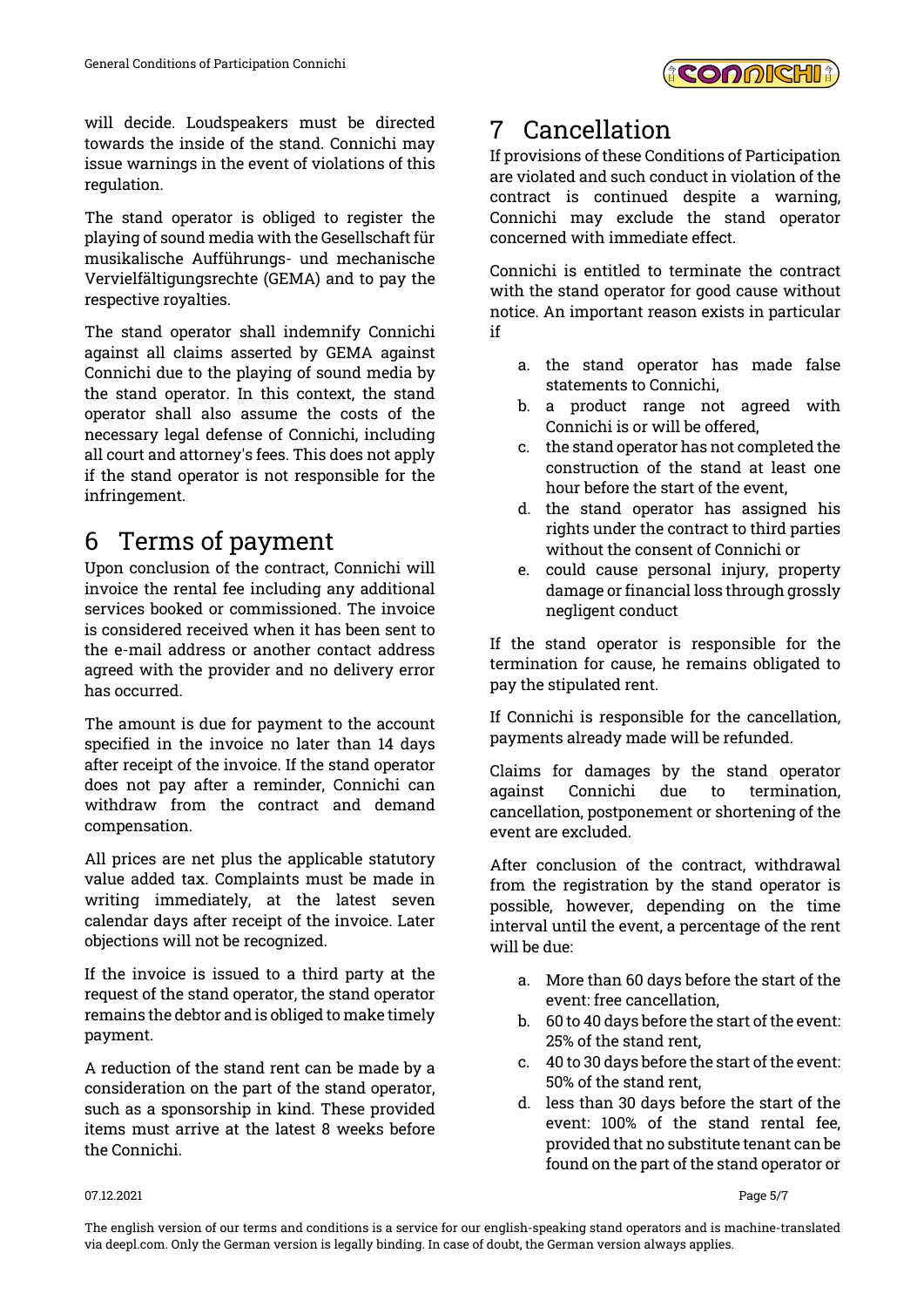

Connichi. Connichi is not bound by the proposals of the stand operator and may reject the proposed substitute provider(s) without giving reasons.

After conclusion of the contract, a withdrawal from the acceptance by Connichi is possible up to 21 days before the start of the event. Payments already made will be refunded.

The cancellation must be made in writing by eMail.

### 8 Force majeure

Unforeseen events and force majeure that make it impossible to carry out the event or parts of the event as planned and for which Connichi is not responsible entitle Connichi to cancel the event or parts of the event, to shorten its duration or, if space conditions, official orders or other serious circumstances make it necessary, to change the stand area of the stand operator. A change of location or time or any other change shall become part of the contract upon notification to the stand operator.

In case of cancellation of the event or a part thereof, due to force majeure or other circumstances beyond the control of Connichi up to 7 days before the start, any amounts already paid will be refunded to the stand operator. After that, 25% of the paid fees will be due.

In the event of a shortening or premature termination of the event or a part thereof, the stand operator may not withdraw from the contract and has no claim to full or partial repayment of the rent and additional services ordered.

In case of reduction of the stand space, which results in the stand operator not being able to participate in the event, the rent already paid and payments already made for additional services will be refunded.

### 9 Liability

### 9.1 Indemnification for infringements of third parties

The stand operator is obliged to observe all applicable laws and other legal regulations of the Federal Republic of Germany when using the stand space and exhibiting and advertising the product range.

The stand operator undertakes not to infringe the rights of third parties. This applies in particular to personal rights and intellectual or industrial property rights of third parties (e.g. copyrights, trademark rights, etc.).

The stand operator shall indemnify Connichi against all claims asserted by third parties against Connichi due to the infringement of their rights by the supplier. The stand operator shall also assume the costs of the necessary legal defense of Connichi, including all court and attorney's fees. This does not apply if the stand operator is not responsible for the infringement.

#### 9.2 Insurance of the stand operator

The stand operator undertakes to take out public liability insurance for the event. The business liability insurance must cover personal injury, property damage and financial losses to a sufficient extent.

At the request of Connichi, the stand operator must provide proof of business liability insurance.

#### 9.3 Limitation of liability

Connichi accepts no liability for damage to the stand objects, the stand equipment of the stand operator or consequential damage caused by third parties during the event or during assembly and dismantling.

Connichi is not liable for any success of the event whatsoever and any profit and turnover expectations of the stand operator.

The liability of Connichi, insofar as such liability should exist notwithstanding the above provisions, shall in any case be limited to damages caused by Connichi, its legal

07.12.2021 Page 6/7